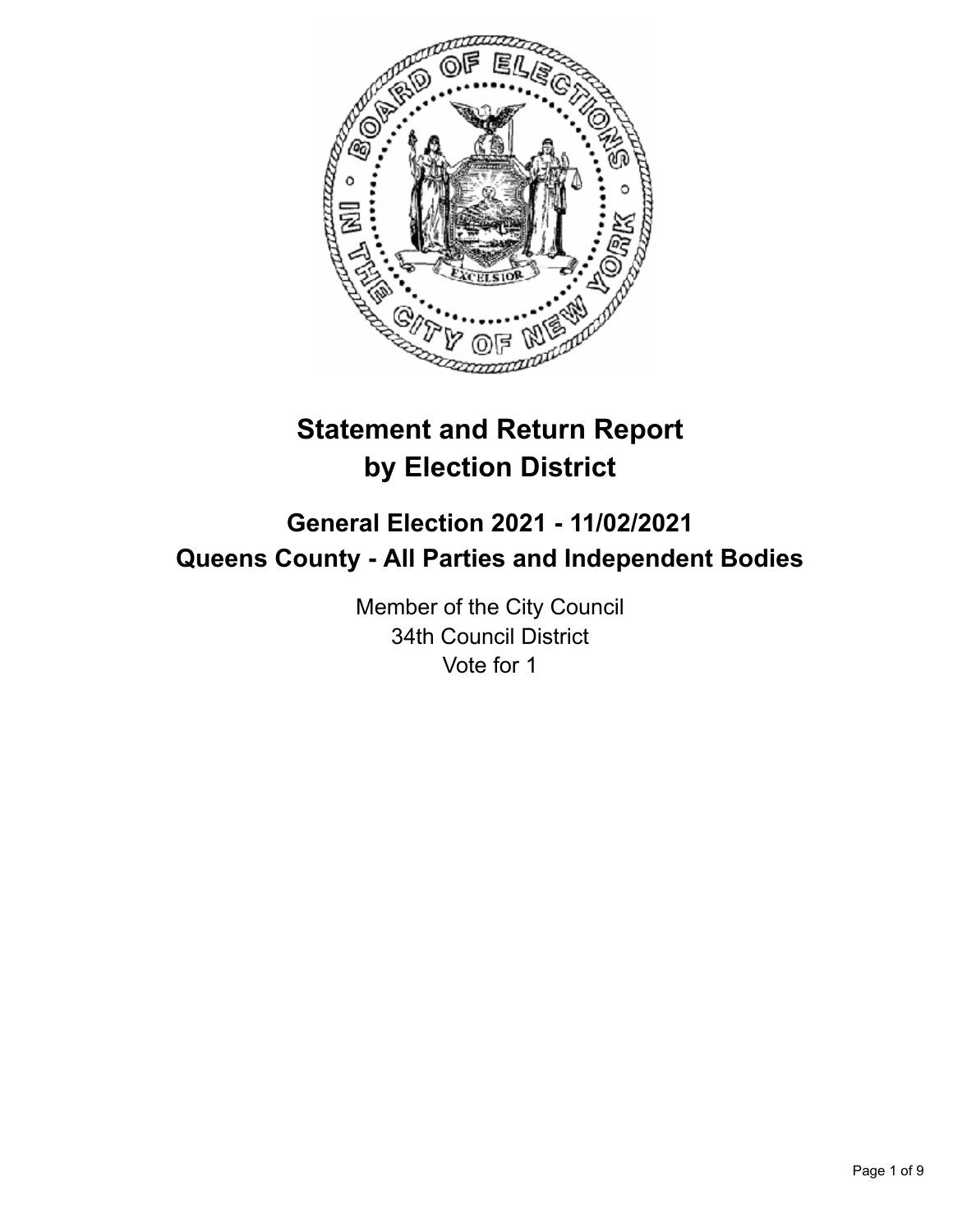

| <b>PUBLIC COUNTER</b>                                    | 8        |
|----------------------------------------------------------|----------|
| <b>MANUALLY COUNTED EMERGENCY</b>                        | 0        |
| <b>ABSENTEE / MILITARY</b>                               | 0        |
| <b>AFFIDAVIT</b>                                         | $\Omega$ |
| <b>Total Ballots</b>                                     | 8        |
| Less - Inapplicable Federal/Special Presidential Ballots | $\Omega$ |
| <b>Total Applicable Ballots</b>                          | 8        |
| JENNIFER GUTIERREZ (DEMOCRATIC)                          | 6        |
| TERRELL LYNN FINNER (POWER 2 THE PEOPLE)                 | $\Omega$ |
| LUTCHI GAYOT (BLK LIVES MATTER)                          |          |
| <b>Total Votes</b>                                       |          |
| Unrecorded                                               |          |

#### **053/37**

| <b>PUBLIC COUNTER</b>                                    | 51 |
|----------------------------------------------------------|----|
| <b>MANUALLY COUNTED EMERGENCY</b>                        | 0  |
| ABSENTEE / MILITARY                                      | 0  |
| <b>AFFIDAVIT</b>                                         | 0  |
| <b>Total Ballots</b>                                     | 51 |
| Less - Inapplicable Federal/Special Presidential Ballots | 0  |
| <b>Total Applicable Ballots</b>                          | 51 |
| JENNIFER GUTIERREZ (DEMOCRATIC)                          | 37 |
| TERRELL LYNN FINNER (POWER 2 THE PEOPLE)                 | 1  |
| LUTCHI GAYOT (BLK LIVES MATTER)                          | 1  |
| JOHN HANNITY (WRITE-IN)                                  | 1  |
| ROBINSON HERNANDEZ (WRITE-IN)                            | 1  |
| STEVEN DAY (WRITE-IN)                                    | 1  |
| <b>Total Votes</b>                                       | 42 |
| Unrecorded                                               | 9  |
|                                                          |    |

# **055/37 COMBINED into: 051/37**

| <b>PUBLIC COUNTER</b>                                    | 183      |
|----------------------------------------------------------|----------|
| <b>MANUALLY COUNTED EMERGENCY</b>                        | $\Omega$ |
| ABSENTEE / MILITARY                                      | 12       |
| AFFIDAVIT                                                | $\Omega$ |
| <b>Total Ballots</b>                                     | 195      |
| Less - Inapplicable Federal/Special Presidential Ballots | 0        |
| <b>Total Applicable Ballots</b>                          | 195      |
| JENNIFER GUTIERREZ (DEMOCRATIC)                          | 152      |
| TERRELL LYNN FINNER (POWER 2 THE PEOPLE)                 | 13       |
| LUTCHI GAYOT (BLK LIVES MATTER)                          | 9        |
| CURTIS A. SLIWA (WRITE-IN)                               | 1        |
| ERIK HERNANDEZ (WRITE-IN)                                |          |
| <b>Total Votes</b>                                       | 176      |
| Unrecorded                                               | 19       |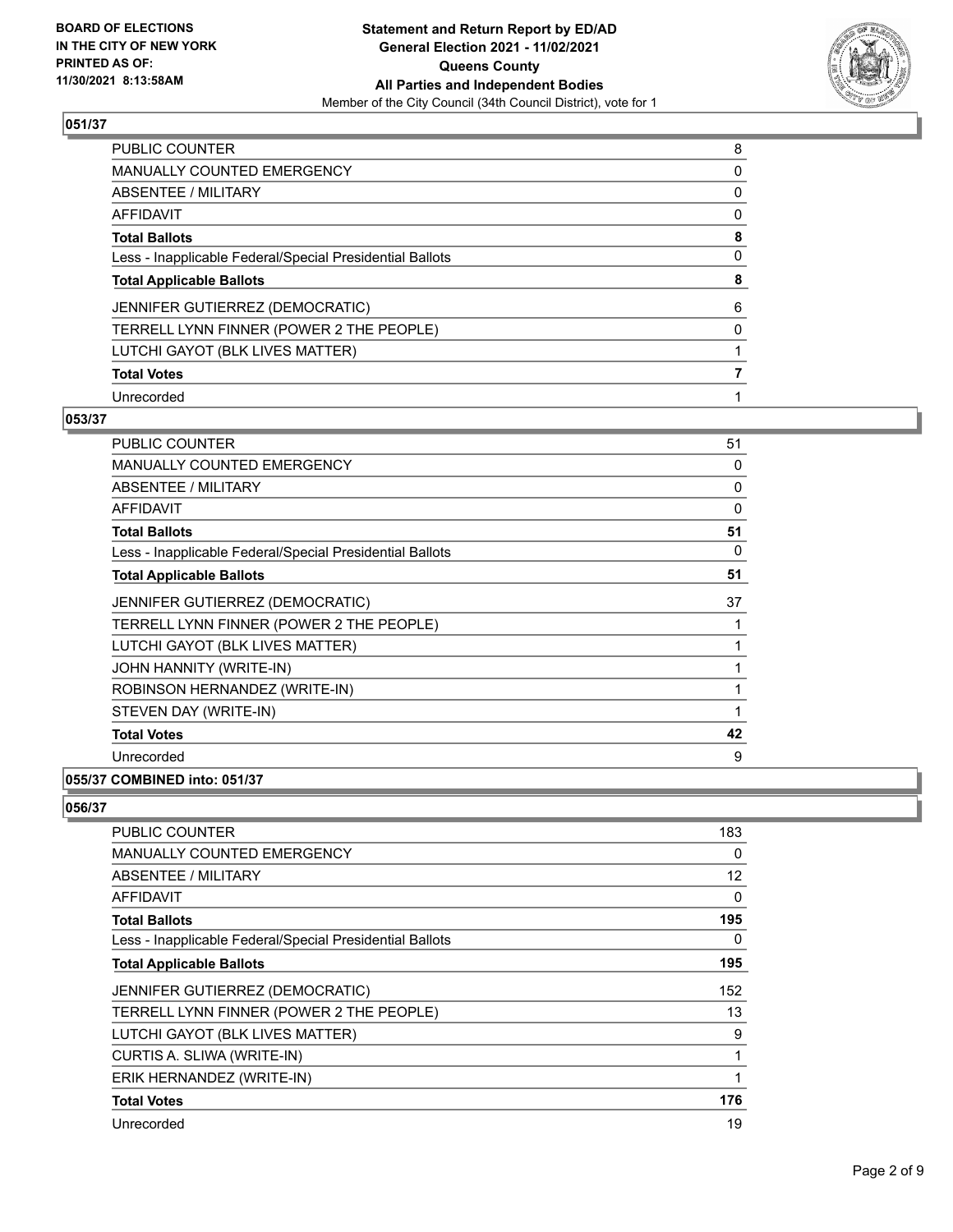

| <b>PUBLIC COUNTER</b>                                    | 136 |
|----------------------------------------------------------|-----|
| <b>MANUALLY COUNTED EMERGENCY</b>                        | 0   |
| ABSENTEE / MILITARY                                      | 4   |
| <b>AFFIDAVIT</b>                                         |     |
| <b>Total Ballots</b>                                     | 141 |
| Less - Inapplicable Federal/Special Presidential Ballots | 0   |
| <b>Total Applicable Ballots</b>                          | 141 |
| JENNIFER GUTIERREZ (DEMOCRATIC)                          | 97  |
| TERRELL LYNN FINNER (POWER 2 THE PEOPLE)                 | 9   |
| LUTCHI GAYOT (BLK LIVES MATTER)                          | 7   |
| UNATTRIBUTABLE WRITE-IN (WRITE-IN)                       |     |
| <b>Total Votes</b>                                       | 114 |
| Unrecorded                                               | 27  |

## **058/37**

| PUBLIC COUNTER                                           | 185 |
|----------------------------------------------------------|-----|
| <b>MANUALLY COUNTED EMERGENCY</b>                        | 0   |
| ABSENTEE / MILITARY                                      | 7   |
| AFFIDAVIT                                                | 4   |
| <b>Total Ballots</b>                                     | 196 |
| Less - Inapplicable Federal/Special Presidential Ballots | 0   |
| <b>Total Applicable Ballots</b>                          | 196 |
| JENNIFER GUTIERREZ (DEMOCRATIC)                          | 146 |
| TERRELL LYNN FINNER (POWER 2 THE PEOPLE)                 | 14  |
| LUTCHI GAYOT (BLK LIVES MATTER)                          | 8   |
| CARLO ACEVEDO (WRITE-IN)                                 | 1   |
| CURTIS A. SLIWA (WRITE-IN)                               | 1   |
| <b>Total Votes</b>                                       | 170 |
| Unrecorded                                               | 26  |

| PUBLIC COUNTER                                           | 203      |
|----------------------------------------------------------|----------|
| <b>MANUALLY COUNTED EMERGENCY</b>                        | $\Omega$ |
| ABSENTEE / MILITARY                                      | 11       |
| AFFIDAVIT                                                | 2        |
| <b>Total Ballots</b>                                     | 216      |
| Less - Inapplicable Federal/Special Presidential Ballots | 0        |
| <b>Total Applicable Ballots</b>                          | 216      |
| <b>JENNIFER GUTIERREZ (DEMOCRATIC)</b>                   | 164      |
| TERRELL LYNN FINNER (POWER 2 THE PEOPLE)                 | 15       |
| LUTCHI GAYOT (BLK LIVES MATTER)                          | 10       |
| <b>Total Votes</b>                                       | 189      |
| Unrecorded                                               | 27       |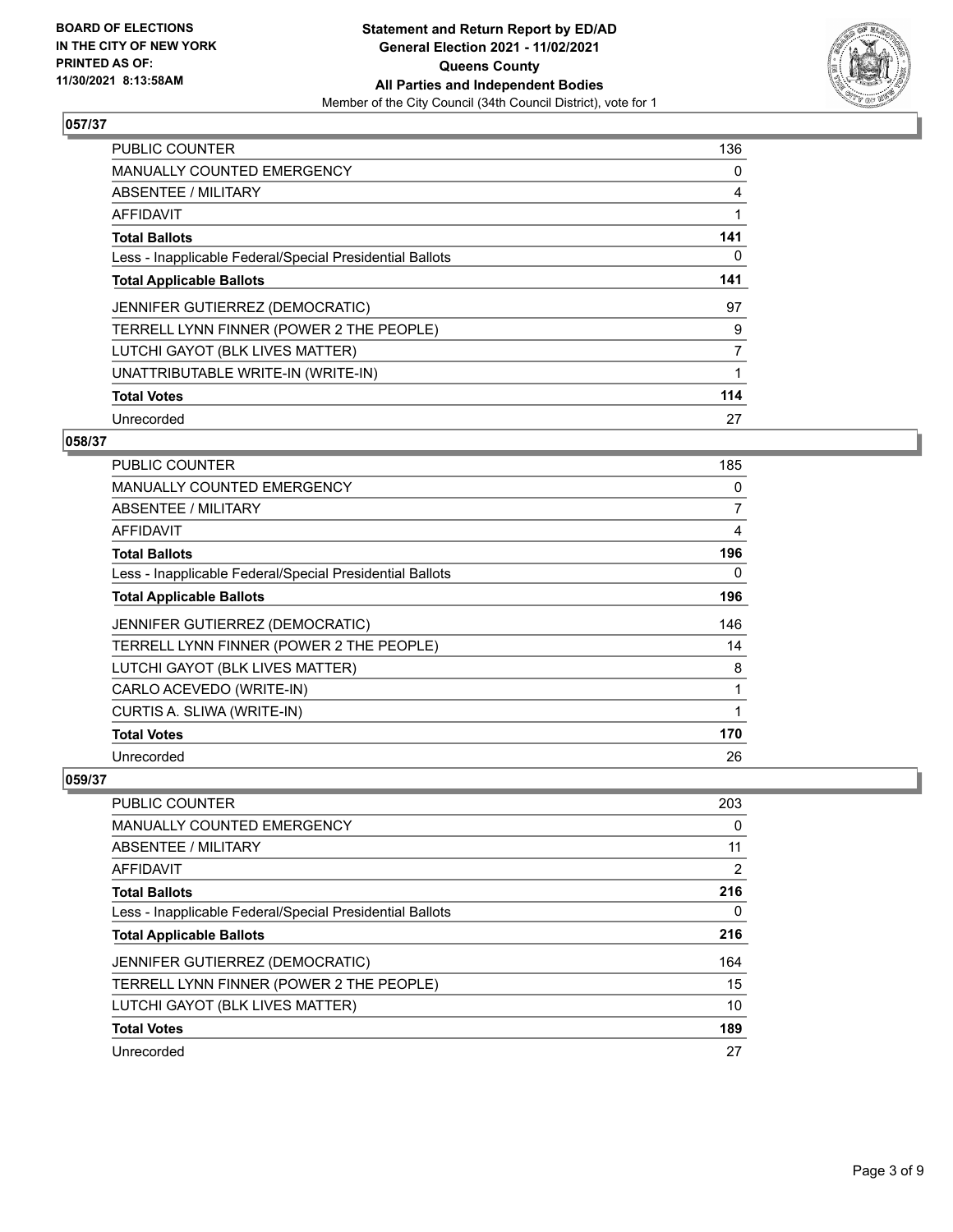

| PUBLIC COUNTER                                           | 21 |
|----------------------------------------------------------|----|
| <b>MANUALLY COUNTED EMERGENCY</b>                        | 0  |
| ABSENTEE / MILITARY                                      | 3  |
| AFFIDAVIT                                                | 0  |
| <b>Total Ballots</b>                                     | 24 |
| Less - Inapplicable Federal/Special Presidential Ballots | 0  |
| <b>Total Applicable Ballots</b>                          | 24 |
| JENNIFER GUTIERREZ (DEMOCRATIC)                          | 20 |
| TERRELL LYNN FINNER (POWER 2 THE PEOPLE)                 |    |
| LUTCHI GAYOT (BLK LIVES MATTER)                          | 0  |
| <b>Total Votes</b>                                       | 21 |
| Unrecorded                                               | 3  |

| <b>PUBLIC COUNTER</b>                                    | 230 |
|----------------------------------------------------------|-----|
| <b>MANUALLY COUNTED EMERGENCY</b>                        | 0   |
| ABSENTEE / MILITARY                                      | 6   |
| AFFIDAVIT                                                | 3   |
| <b>Total Ballots</b>                                     | 239 |
| Less - Inapplicable Federal/Special Presidential Ballots | 0   |
| <b>Total Applicable Ballots</b>                          | 239 |
| <b>JENNIFER GUTIERREZ (DEMOCRATIC)</b>                   | 170 |
| TERRELL LYNN FINNER (POWER 2 THE PEOPLE)                 | 18  |
| LUTCHI GAYOT (BLK LIVES MATTER)                          | 12  |
| <b>Total Votes</b>                                       | 200 |
| Unrecorded                                               | 39  |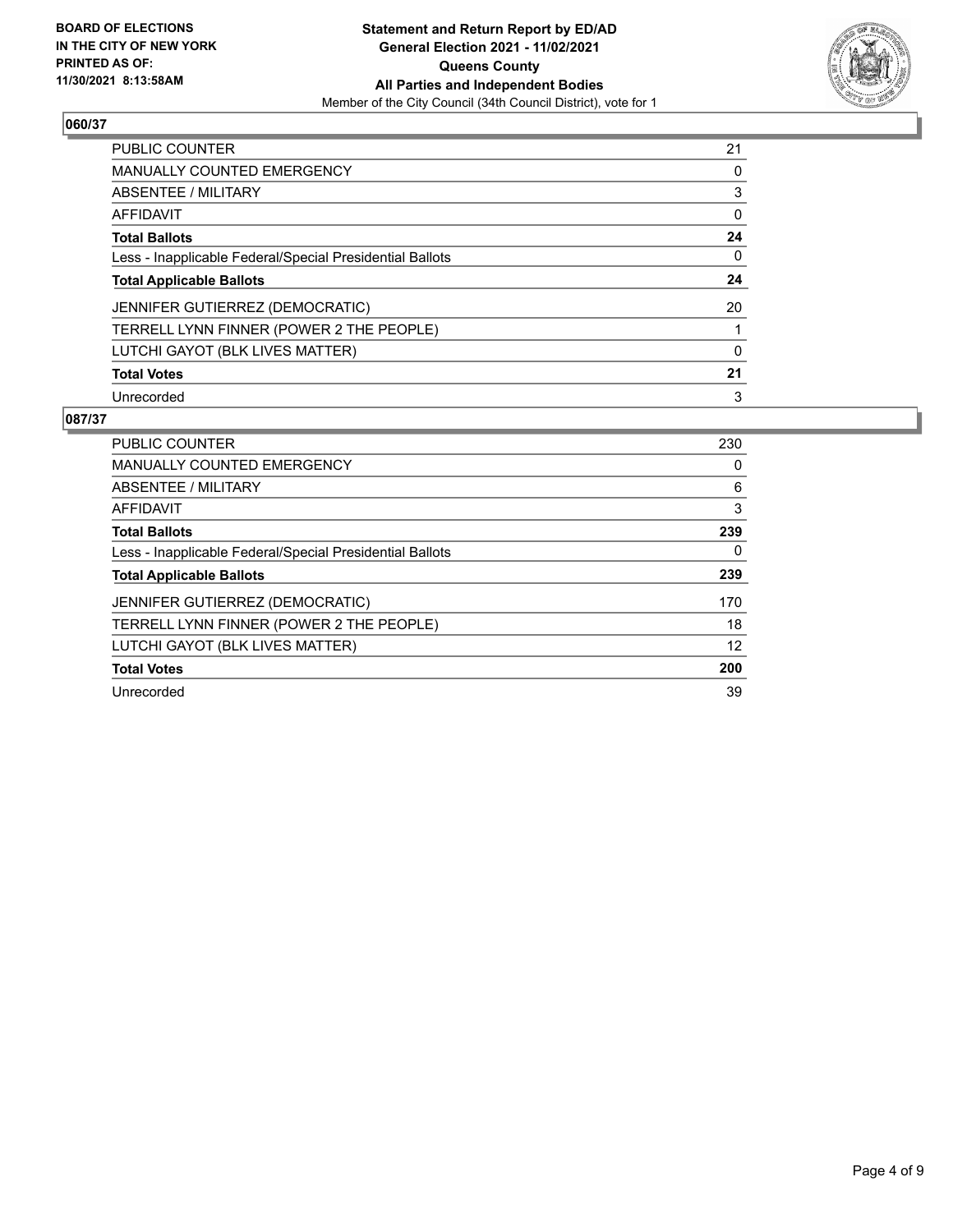

| PUBLIC COUNTER                                           | 151      |
|----------------------------------------------------------|----------|
| <b>MANUALLY COUNTED EMERGENCY</b>                        | $\Omega$ |
| ABSENTEE / MILITARY                                      |          |
| AFFIDAVIT                                                | 0        |
| <b>Total Ballots</b>                                     | 152      |
| Less - Inapplicable Federal/Special Presidential Ballots | 0        |
| <b>Total Applicable Ballots</b>                          | 152      |
| JENNIFER GUTIERREZ (DEMOCRATIC)                          | 115      |
| TERRELL LYNN FINNER (POWER 2 THE PEOPLE)                 | 15       |
| LUTCHI GAYOT (BLK LIVES MATTER)                          | 4        |
| <b>Total Votes</b>                                       | 134      |
| Unrecorded                                               | 18       |

#### **002/38**

| <b>PUBLIC COUNTER</b>                                    | 101      |
|----------------------------------------------------------|----------|
| <b>MANUALLY COUNTED EMERGENCY</b>                        | 0        |
| ABSENTEE / MILITARY                                      | 9        |
| <b>AFFIDAVIT</b>                                         |          |
| <b>Total Ballots</b>                                     | 111      |
| Less - Inapplicable Federal/Special Presidential Ballots | $\Omega$ |
| <b>Total Applicable Ballots</b>                          | 111      |
| JENNIFER GUTIERREZ (DEMOCRATIC)                          | 82       |
| TERRELL LYNN FINNER (POWER 2 THE PEOPLE)                 |          |
| LUTCHI GAYOT (BLK LIVES MATTER)                          | 14       |
| <b>Total Votes</b>                                       | 97       |
| Unrecorded                                               | 14       |

| <b>PUBLIC COUNTER</b>                                    | 135 |
|----------------------------------------------------------|-----|
| <b>MANUALLY COUNTED EMERGENCY</b>                        | 0   |
| ABSENTEE / MILITARY                                      | 2   |
| AFFIDAVIT                                                | 0   |
| <b>Total Ballots</b>                                     | 137 |
| Less - Inapplicable Federal/Special Presidential Ballots | 0   |
| <b>Total Applicable Ballots</b>                          | 137 |
| <b>JENNIFER GUTIERREZ (DEMOCRATIC)</b>                   | 104 |
| TERRELL LYNN FINNER (POWER 2 THE PEOPLE)                 | 5   |
| LUTCHI GAYOT (BLK LIVES MATTER)                          | 8   |
| PAUL RODRIGUEZ (WRITE-IN)                                |     |
| UNATTRIBUTABLE WRITE-IN (WRITE-IN)                       | 1   |
| <b>Total Votes</b>                                       | 119 |
| Unrecorded                                               | 18  |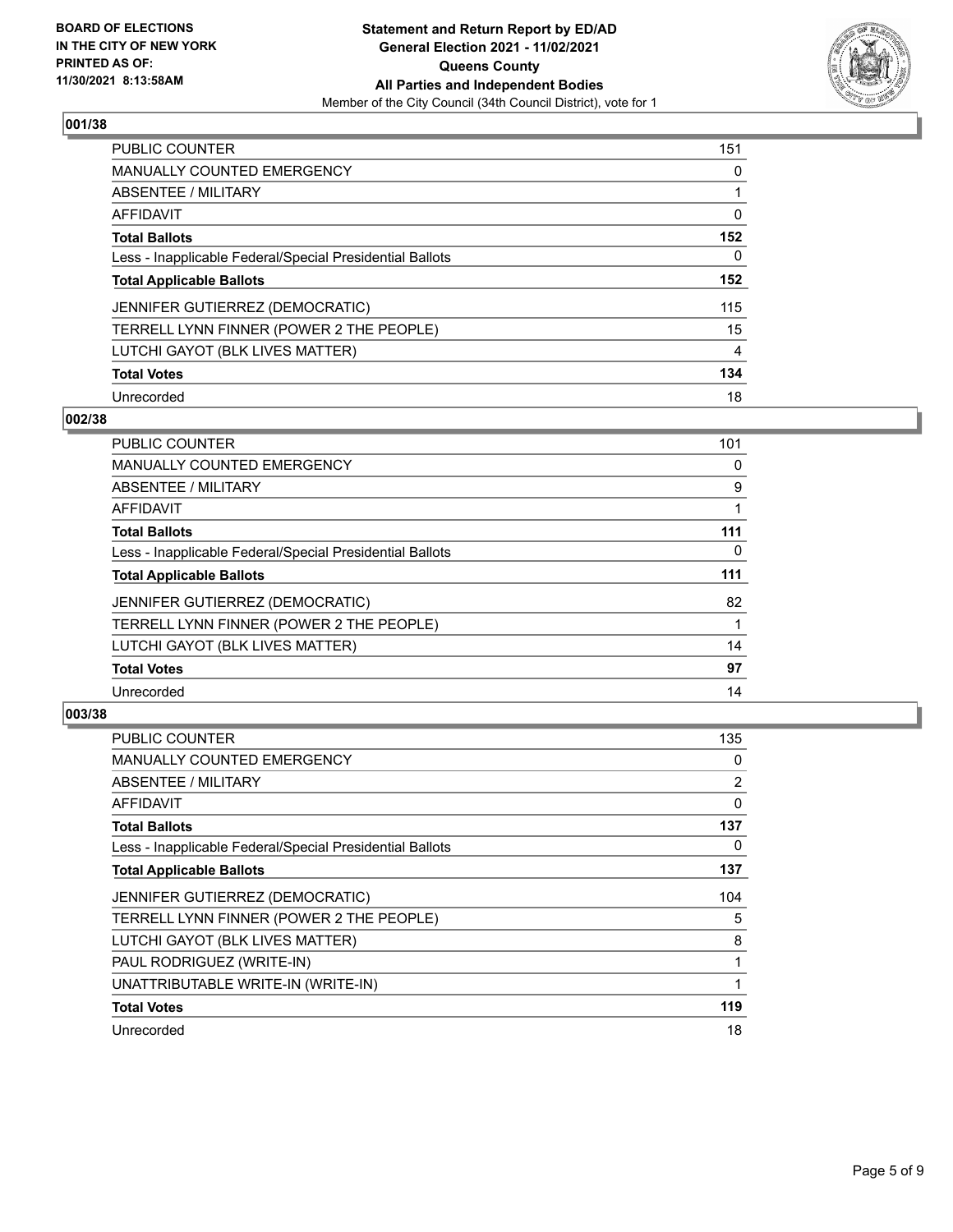

| PUBLIC COUNTER                                           | 169 |
|----------------------------------------------------------|-----|
| <b>MANUALLY COUNTED EMERGENCY</b>                        | 0   |
| ABSENTEE / MILITARY                                      | 9   |
| AFFIDAVIT                                                | 1   |
| <b>Total Ballots</b>                                     | 179 |
| Less - Inapplicable Federal/Special Presidential Ballots | 0   |
| <b>Total Applicable Ballots</b>                          | 179 |
| JENNIFER GUTIERREZ (DEMOCRATIC)                          | 120 |
| TERRELL LYNN FINNER (POWER 2 THE PEOPLE)                 | 15  |
| LUTCHI GAYOT (BLK LIVES MATTER)                          | 11  |
| CURTIS A. SLIWA (WRITE-IN)                               | 1   |
| RONALD REAGAN (WRITE-IN)                                 | 1   |
| <b>Total Votes</b>                                       | 148 |
| Unrecorded                                               | 31  |

## **005/38**

| <b>PUBLIC COUNTER</b>                                    | 140 |
|----------------------------------------------------------|-----|
| <b>MANUALLY COUNTED EMERGENCY</b>                        | 0   |
| ABSENTEE / MILITARY                                      | 11  |
| AFFIDAVIT                                                | 0   |
| <b>Total Ballots</b>                                     | 151 |
| Less - Inapplicable Federal/Special Presidential Ballots | 0   |
| <b>Total Applicable Ballots</b>                          | 151 |
| JENNIFER GUTIERREZ (DEMOCRATIC)                          | 120 |
| TERRELL LYNN FINNER (POWER 2 THE PEOPLE)                 | 7   |
| LUTCHI GAYOT (BLK LIVES MATTER)                          | 5   |
| <b>GEORGE GUTIEREZ (WRITE-IN)</b>                        | 1   |
| <b>Total Votes</b>                                       | 133 |
| Unrecorded                                               | 18  |

| <b>PUBLIC COUNTER</b>                                    | 189      |
|----------------------------------------------------------|----------|
| <b>MANUALLY COUNTED EMERGENCY</b>                        | 0        |
| ABSENTEE / MILITARY                                      | 9        |
| AFFIDAVIT                                                | $\Omega$ |
| <b>Total Ballots</b>                                     | 198      |
| Less - Inapplicable Federal/Special Presidential Ballots | $\Omega$ |
| <b>Total Applicable Ballots</b>                          | 198      |
| JENNIFER GUTIERREZ (DEMOCRATIC)                          | 131      |
| TERRELL LYNN FINNER (POWER 2 THE PEOPLE)                 | 24       |
| LUTCHI GAYOT (BLK LIVES MATTER)                          | 10       |
| <b>Total Votes</b>                                       | 165      |
| Unrecorded                                               | 33       |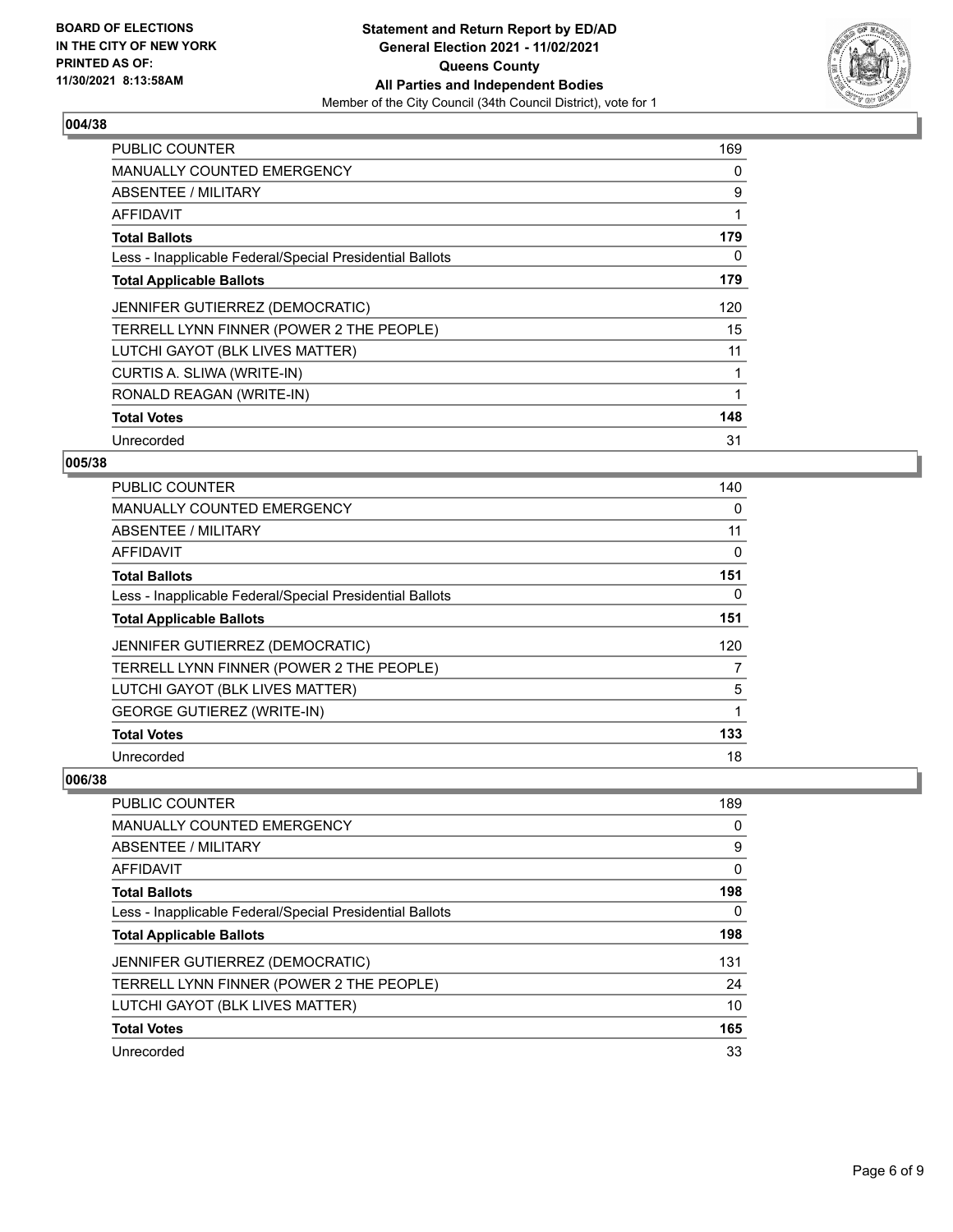

| <b>PUBLIC COUNTER</b>                                    | 140 |
|----------------------------------------------------------|-----|
| <b>MANUALLY COUNTED EMERGENCY</b>                        | 0   |
| ABSENTEE / MILITARY                                      | 9   |
| AFFIDAVIT                                                | 1   |
| <b>Total Ballots</b>                                     | 150 |
| Less - Inapplicable Federal/Special Presidential Ballots | 0   |
| <b>Total Applicable Ballots</b>                          | 150 |
| JENNIFER GUTIERREZ (DEMOCRATIC)                          | 111 |
| TERRELL LYNN FINNER (POWER 2 THE PEOPLE)                 | 15  |
| LUTCHI GAYOT (BLK LIVES MATTER)                          | 6   |
| JOHN SEMINERIO (WRITE-IN)                                |     |
| <b>Total Votes</b>                                       | 133 |
| Unrecorded                                               | 17  |

## **008/38**

| <b>PUBLIC COUNTER</b>                                    | 197      |
|----------------------------------------------------------|----------|
| <b>MANUALLY COUNTED EMERGENCY</b>                        | 0        |
| ABSENTEE / MILITARY                                      | 3        |
| <b>AFFIDAVIT</b>                                         | 3        |
| <b>Total Ballots</b>                                     | 203      |
| Less - Inapplicable Federal/Special Presidential Ballots | $\Omega$ |
| <b>Total Applicable Ballots</b>                          | 203      |
| <b>JENNIFER GUTIERREZ (DEMOCRATIC)</b>                   | 135      |
| TERRELL LYNN FINNER (POWER 2 THE PEOPLE)                 | 14       |
| LUTCHI GAYOT (BLK LIVES MATTER)                          | 13       |
| <b>Total Votes</b>                                       | 162      |
| Unrecorded                                               | 41       |

| <b>PUBLIC COUNTER</b>                                    | 176      |
|----------------------------------------------------------|----------|
| MANUALLY COUNTED EMERGENCY                               | 0        |
| ABSENTEE / MILITARY                                      | 11       |
| AFFIDAVIT                                                |          |
| <b>Total Ballots</b>                                     | 188      |
| Less - Inapplicable Federal/Special Presidential Ballots | $\Omega$ |
| <b>Total Applicable Ballots</b>                          | 188      |
| JENNIFER GUTIERREZ (DEMOCRATIC)                          | 150      |
| TERRELL LYNN FINNER (POWER 2 THE PEOPLE)                 | 15       |
| LUTCHI GAYOT (BLK LIVES MATTER)                          | 7        |
| PAUL JUSER (WRITE-IN)                                    |          |
| <b>Total Votes</b>                                       | 173      |
| Unrecorded                                               | 15       |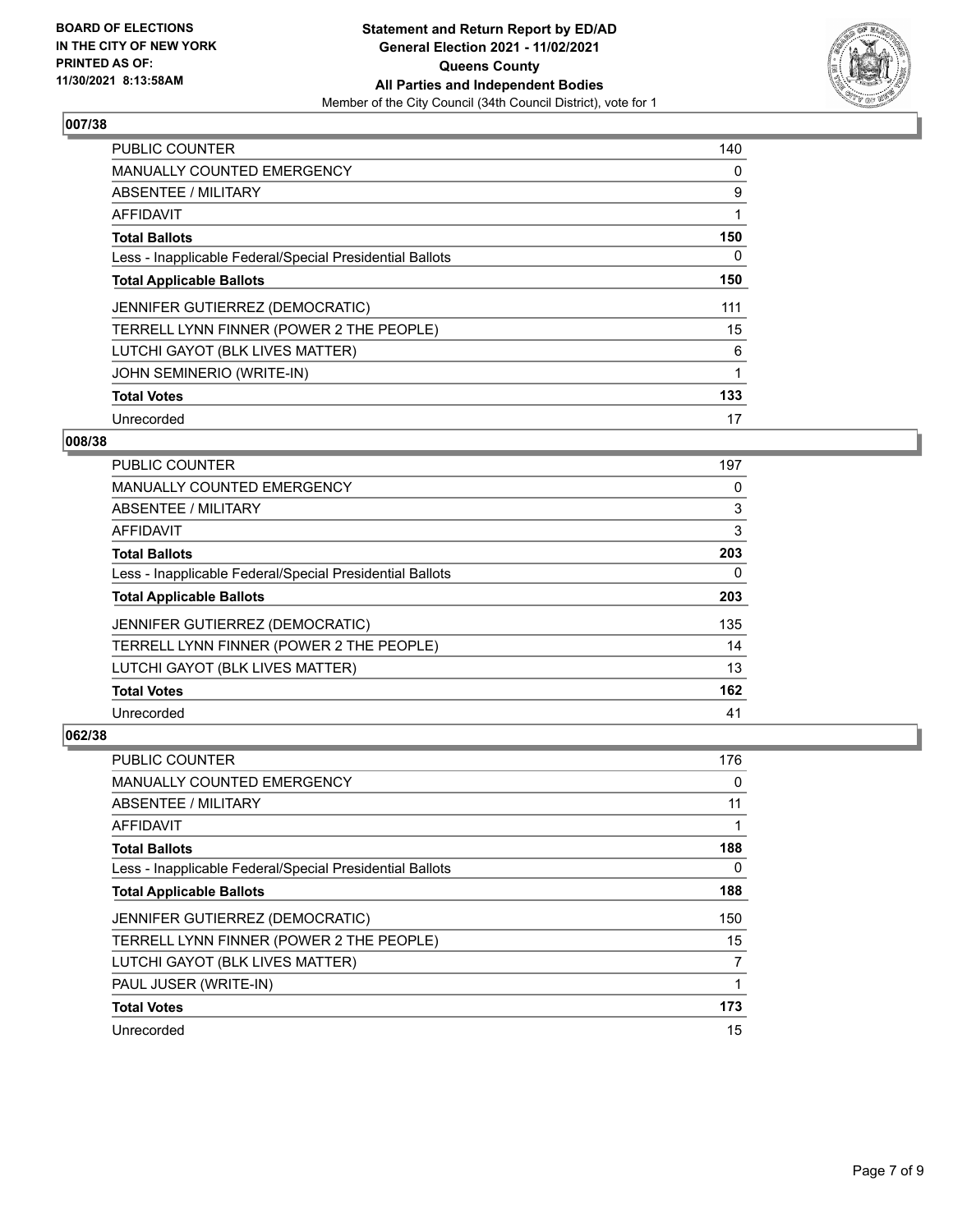

| PUBLIC COUNTER                                           | 97  |
|----------------------------------------------------------|-----|
| <b>MANUALLY COUNTED EMERGENCY</b>                        | 0   |
| ABSENTEE / MILITARY                                      | 7   |
| <b>AFFIDAVIT</b>                                         | 2   |
| <b>Total Ballots</b>                                     | 106 |
| Less - Inapplicable Federal/Special Presidential Ballots | 0   |
| <b>Total Applicable Ballots</b>                          | 106 |
| <b>JENNIFER GUTIERREZ (DEMOCRATIC)</b>                   | 83  |
| TERRELL LYNN FINNER (POWER 2 THE PEOPLE)                 | 5   |
| LUTCHI GAYOT (BLK LIVES MATTER)                          | 3   |
| RUDOLPH GIULIANI (WRITE-IN)                              | 1   |
| <b>Total Votes</b>                                       | 92  |
| Unrecorded                                               | 14  |